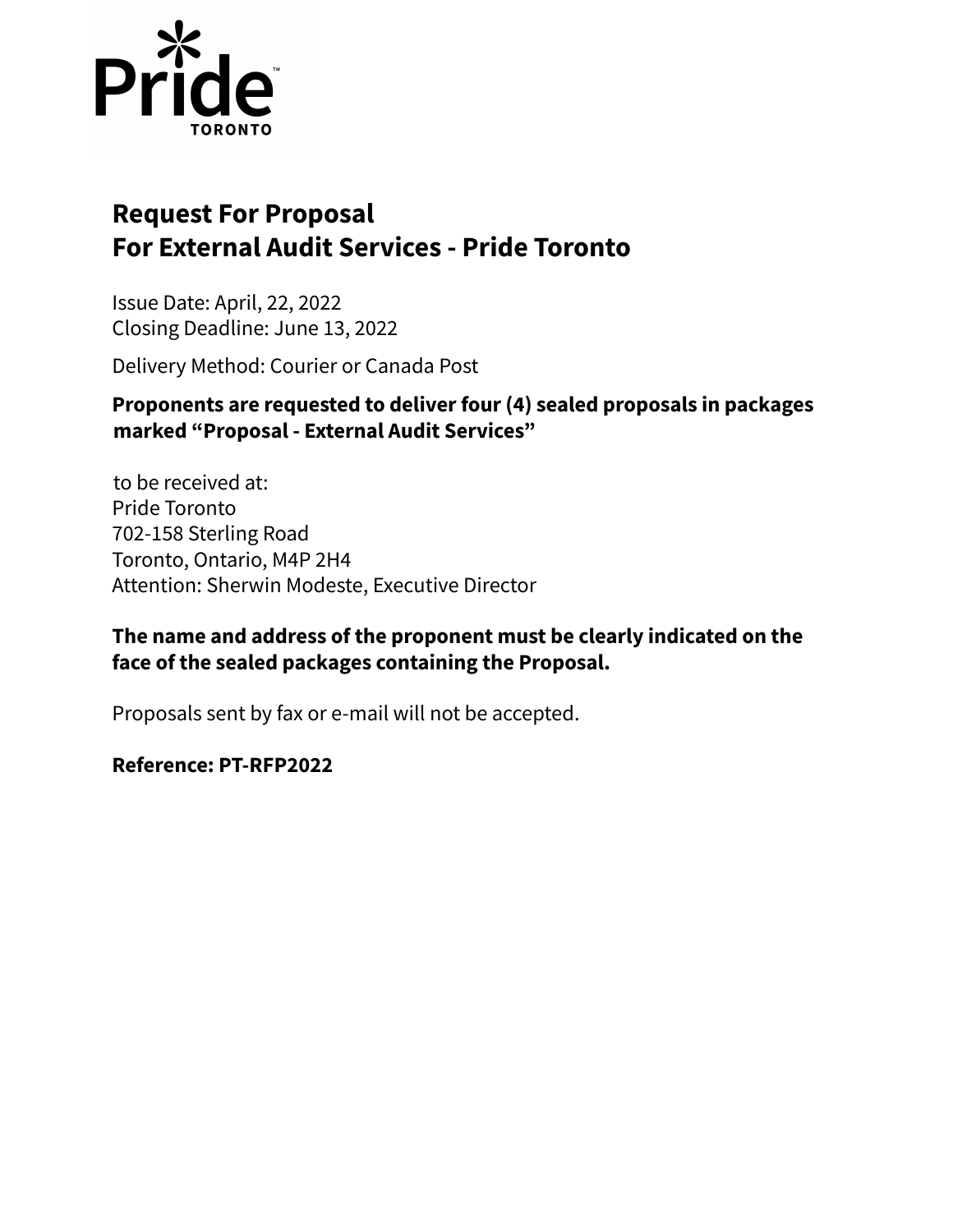## **Table of Contents**

| Appendix A - Contractor Agreement as to Confidentiality and IP Ownership17 |  |
|----------------------------------------------------------------------------|--|

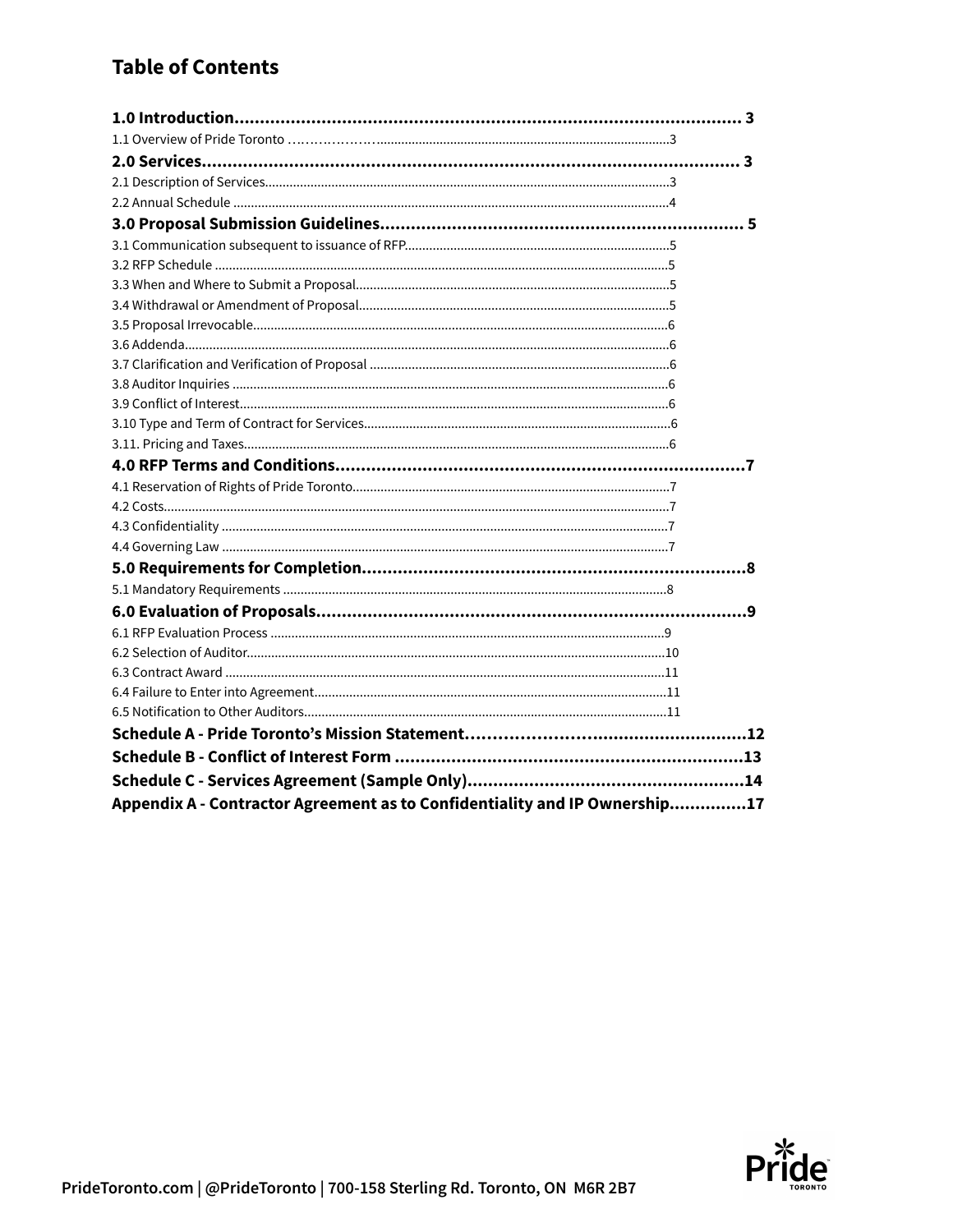## **1.0 Introduction**

#### **1.1 Overview of Pride Toronto**

Pride Toronto is a not-for-profit organization with a mission to support our communities in the pursuit of our unequivocal rights to be known, be heard, be understood, be accepted, be respected, and to celebrate the beauty of who we are. Uniting and empowering people with diverse sexual orientations, gender identities, and gender expressions, the annual Pride Toronto Festival has become a major Canadian Arts and Cultural Event and the largest Pride celebration in North America. Pride Toronto showcases Toronto on the world stage with diversity, inclusion and vibrant creativity.

Pride Toronto's Board of Directors possesses the multi-disciplinary representation necessary for effective governance, and prioritized ongoing Board development. The Board and the Finance Committee each meet monthly with management.

Pride Toronto is held accountable in the form of both external and internal compliance monitoring to ensure provincial standards, regulations, and directives, in addition to fulfilling Pride Toronto's Mission, Vision, Mission and Strategic Priorities.

At the end of the 2019 fiscal year, Pride Toronto's overall budget was approximately \$5.3 million dollars. Please view past audited financial statements for the previous years by visiting Pride Toronto's website.

## **2.0 Services**

#### **2.1 Description of Services**

Perform an examination of Pride Toronto's records and financial statements in accordance with Canadian Generally Accepted Auditing Standards to express an audit opinion on Pride Toronto's financial statements and provide an auditor's report for same, for approval by the Board at the regular board meeting (held in November) prior to the Annual General Meeting held in January each year. Certain elements of the financial statements of particular interest to various users include but not limited to:

- 1. A schedule of Pride Toronto's various Program Revenues and Expenses indicating the ending surplus or deficit as at July 31<sup>st</sup> year end. Prepare a draft management letter of findings, if necessary, during the course of the audit and provide management with an opportunity to discuss the issues before final content of the management letter is determined.
- 2. Perform a review of Pride Toronto's performance with regard to the Broader Public Sector Attestation of Compliance.
- 3. Ensure Pride Toronto's is advised of any changes in legislation and Canadian generally accepted auditing standards for non-profit organizations that may affect required accounting and/or reporting practices.
- 4. Be available for consultation on accounting issues as they arise.
- 5. Attend two (2) scheduled meetings of the Finance and Audit Committee, including a pre-audit meeting, and a post-audit meeting to present the Audited Financial Statements and Audit Findings Report.
- 6. Attend the Annual General Meeting of Pride Toronto to present the Audited Annual Financial Statements.

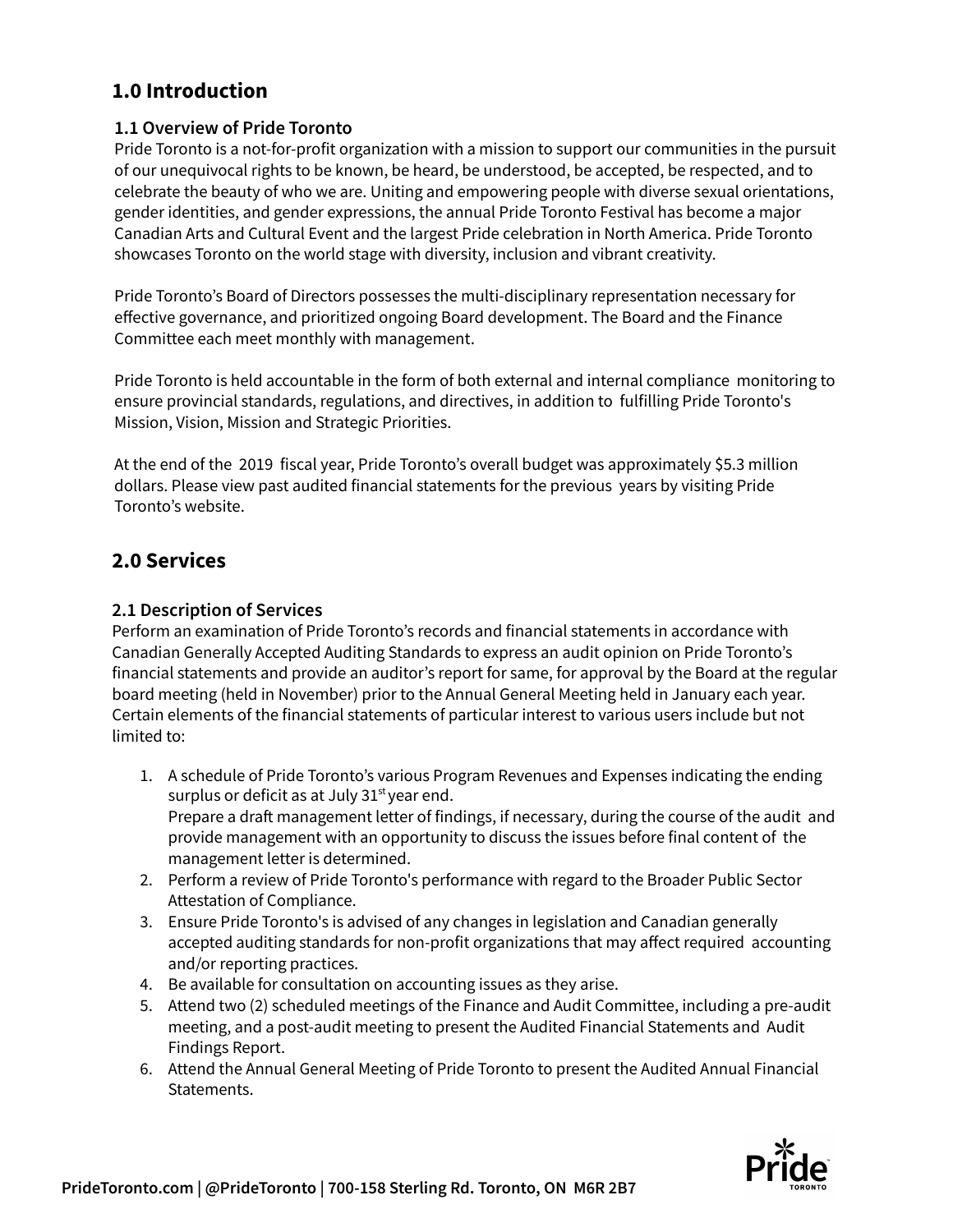#### **Pride Toronto's Support to be provided.**

- 1. Pride Toronto's finance staff will prepare the financial statements and all related notes to the statements.
- 2. Pride Toronto's finance team will prepare all submissions and any reconciliations required for the various funders.
- 3. Pride Toronto's finance team will prepare working paper file schedules together with all supporting documentation, a copy of which will be made available to the auditors for their files.
- 4. Pride Toronto's staff will be available to respond to questions and to complete any additional reconciliations required by the auditors during the course of the audit, as agreed to before the commencement of the audit.
- 5. Space within Pride Toronto's premises will be provided for the audit firm's staff for the duration of all required field work.

#### **Reporting**

The successful audit firm will report to the Executive Director and to the Pride Toronto's Board through the Finance and Audit Committee.

#### **2.2 Annual Schedule**

No later thanAug. 31st, the auditor shall meet with the Pride Toronto's Executive Director and finance team staff to discuss and agree upon the timelines required for the completion of the audit.

An Audit Plan must be drawn up by the auditor and mutually agreed upon by Pride Toronto and the auditor. The Audit Plan should include, but not be limited to:

- 1. A list of necessary schedules, working papers, analysis, and other information to be prepared by Pride Toronto's finance staff.
- 2. Letter of Engagement.

### **Fees and Pricing Requirement:**

- 1. The audit fees are to be specified by fiscal year together with a schedule of hourly rates for each of the audit staff participating in the audit.
- 2. Rates for any additional services available are to be provided in the quotation.
- 3. All prices bid shall include applicable taxes, insurance, and all other charges of every kind attributable to the work. This is intended to be a fixed price contract with no extra fees unless specifically provided for otherwise in this RFP.
- 4. All work required or desired under the terms of this RFP is to be included in the price and the price is not to be subject to adjustment, including due to unknown or undisclosed conditions, increases in costs of labour, unavailability of labour other than changes in HST or other applicable taxes.

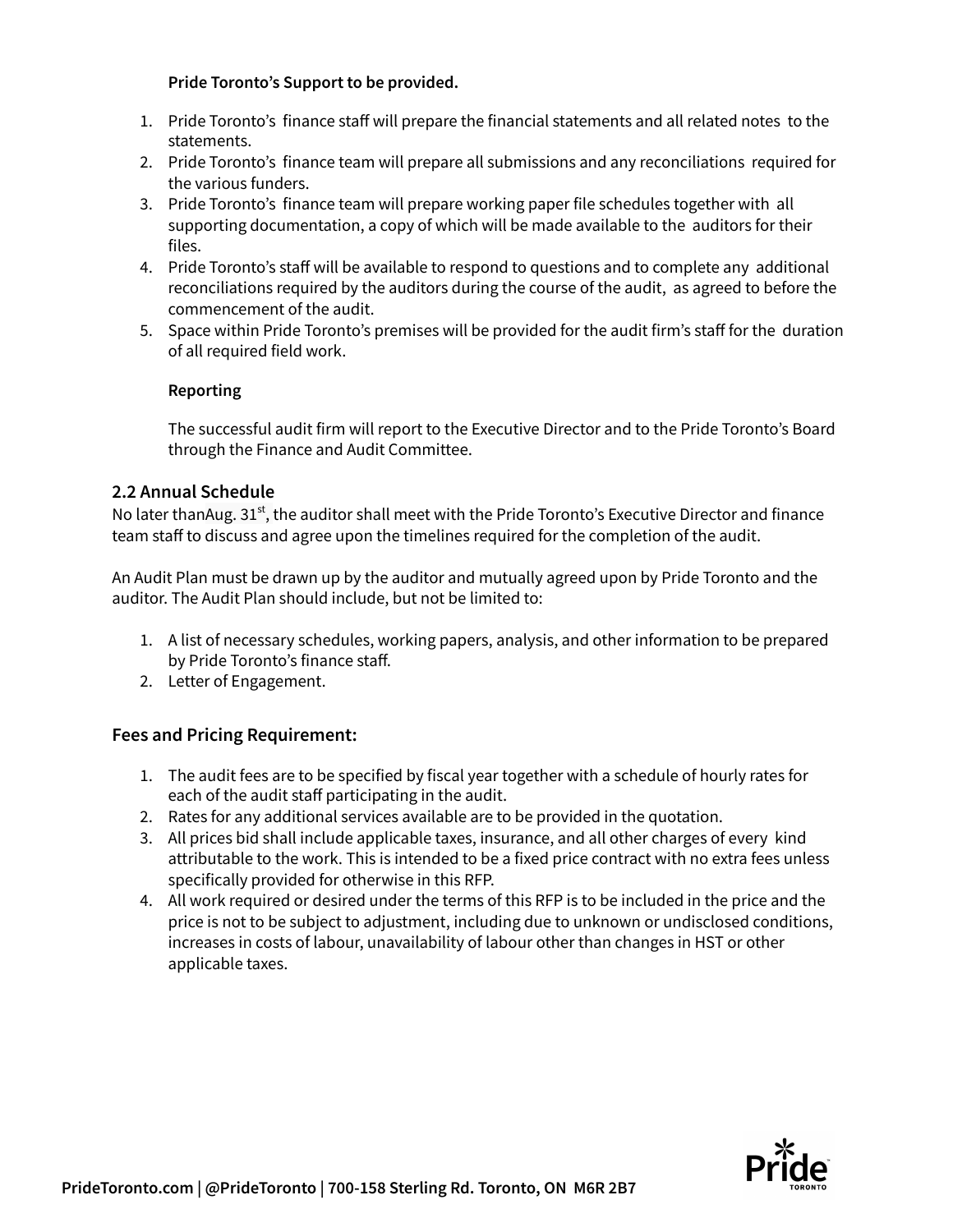## **3.0 Proposal Submission Guidelines**

#### **3.1 Communication subsequent to issuance of RFP.**

The Client Representative is:

Sherwin Modeste Executive Director of Pride Toronto E-mail: [sherwin@pridetoronto.com](mailto:sherwin@pridetoronto.com)

All questions must be directed to the Client Representative. Proponents are prohibited from contacting any other staff to obtain any information pertaining to this RFP, RFP Process, or to demonstrate or justify the prospective auditor's services or relay other benefits of doing business with Pride Toronto. It is inappropriate for the auditor to initiate contact with any member of the RFP Evaluation Committee or any other staff unless specifically requested to do so by the Client Representative. Please note that it is inappropriate for prospective auditors to engage in any entertaining of any staff member connected with this RFP. Any prospective auditor who fails to comply with this requirement will be disqualified from the bidding process.

#### **3.2 RFP Schedule**

The following is a summary of the key dates in the RFP process. The RFP schedule is tentative and may be changed by Pride Toronto at its sole discretion.

| Event                                     | Date         |  |
|-------------------------------------------|--------------|--|
| <b>RFP Release</b>                        | Apr 22, 2022 |  |
| Final Date for RFP Inquiries              | May 6, 2022  |  |
| Final Date for responses to RFP Inquiries | May 12, 2022 |  |
| <b>RFP Closing Date</b>                   | Jun 13, 2022 |  |
| <b>Auditor Interviews</b>                 | Jul 4, 2022  |  |
| Selection Completed (approximate date)    | Jul 7, 2022  |  |

#### **3.3 When and Where to Submit a Proposal**

To be eligible for consideration, proposals must be received by 4:00 p.m. Eastern Standard Time (EST) on June 13th 2022 ("RFP Closing Date"), in the office of Pride Toronto in a sealed envelope or package labelled "Proposal for Auditor Services" to the following address:

Pride Toronto 702-158 Sterling Road Toronto, Ontario, M4P 2H4 Attention: Mr. Sherwin Modeste, Executive Director

Late proposals **will not** be accepted.

#### **3.4. Withdrawal or Amendment of Proposal**

A prospective auditor may withdraw or amend its proposal any time prior to the RFP Closing Date by

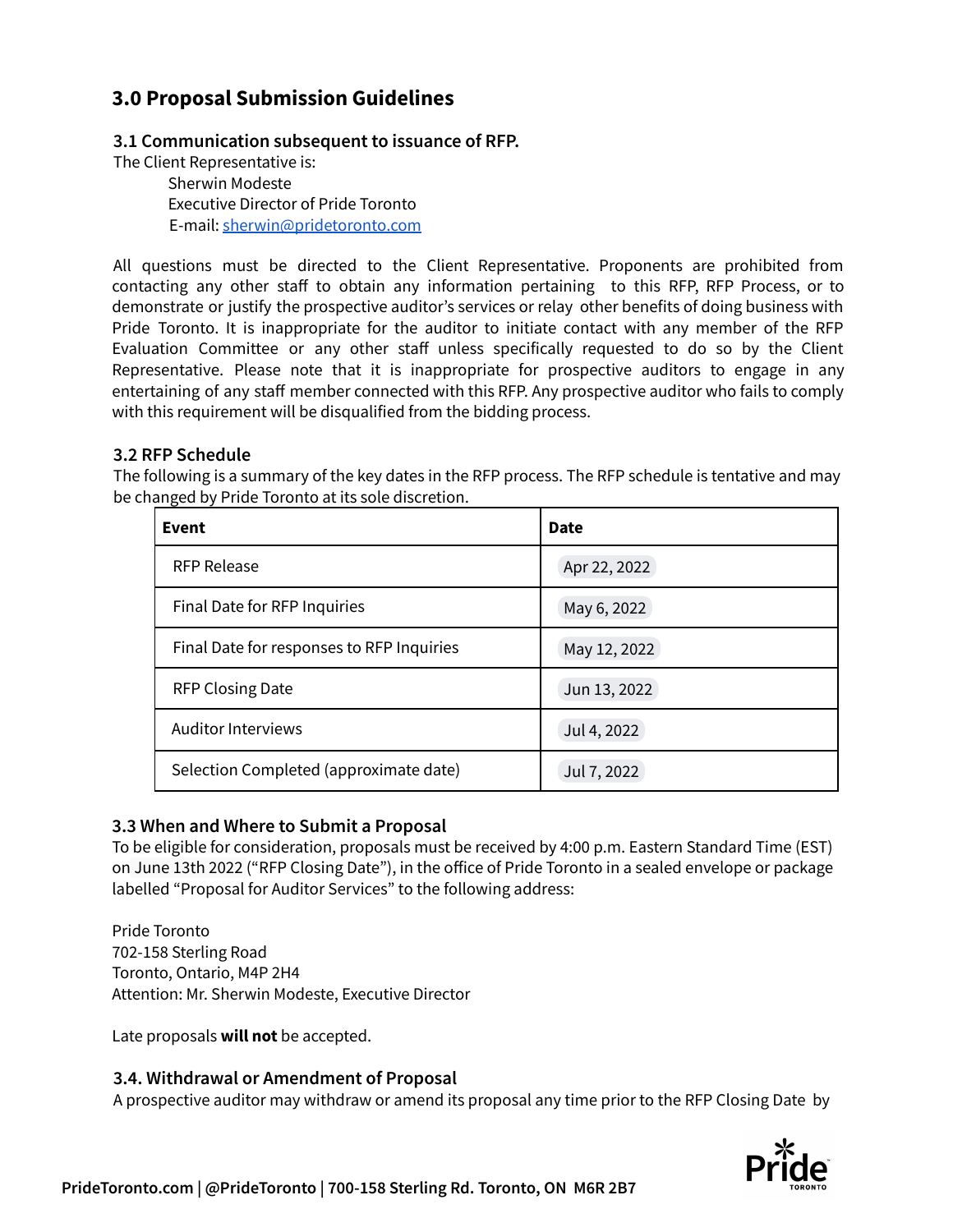written notice to the Client Representative at the address noted above. Pride Toronto will return a proposal that has been withdrawn.

### **3.5 Proposal Irrevocable**

Subject to the prospective auditor's right to withdraw or amend a proposal prior to the RFP Closing Date, proposals will be irrevocable by the prospective auditor and will remain in effect and open for acceptance by Pride Toronto's until June 13th 2022.

### **3.6 Addenda**

The issuance of addenda will be the only method recognized for revisions to the RFP document. Pride Toronto will make its best effort to issue addenda within a reasonable period of time on its website.

## **3.7 Clarification and Verification of Proposal**

Pride Toronto reserves the right to seek clarification and supplementary information from prospective auditors after the proposal submission deadline. The response received by Pride Toronto from a prospective auditor shall, if accepted by Pride Toronto, form an integral part of that prospective auditor's submission.

Pride Toronto reserves the right to verify any auditor statement or claim by whatever means Pride Toronto deems appropriate and may reject any auditor statement or claim, if in the judgement of Pride Toronto, the statement or claim appears unwarranted or not credible.

### **3.8 Auditor Inquiries**

All inquiries regarding this RFP should be directed in writing, via email to the Client Representative. The deadline for inquiries is **May 6th, 2022, at 5:00 p.m. Pride Toronto** will issue a summary of questions and answers to all prospective auditors through its website. Auditors who submit inquiries will not be identified in communication with other prospective auditors.

## **3.9 Conflict of Interest**

Each proposal must include confirmation that the prospective auditor does not and will not have any conflict of interest (real or perceived) in submitting its proposal, or if selected, with its contractual obligations under the contract. Where applicable, the prospective auditor must disclose in its proposal, information pertaining to any situation which may be a conflict of interest in submitting a proposal or, if selected, with the contractual obligations of the auditor under the contract. Each prospective auditor will sign and return an original copy of the Conflict of Interest Form attached in Schedule B.

The proposal of any prospective auditor may be disqualified where that auditor fails to provide confirmation of the foregoing or makes misrepresentations regarding any of the above. Further, Pride Toronto, in addition to any other remedies it may have in law or in equity, shall have the right to rescind any contract awarded to an auditor if Pride Toronto, in its sole and absolute discretion, determines that the auditor made a misrepresentation regarding any of the above.

## **3.10 Type and Term of Contract for Services**

The selected auditor will be required to enter into a Services Agreement with Pride Toronto.

## **3.11. Pricing and Taxes**

Prices shall be firm for the duration of the Services Agreement.

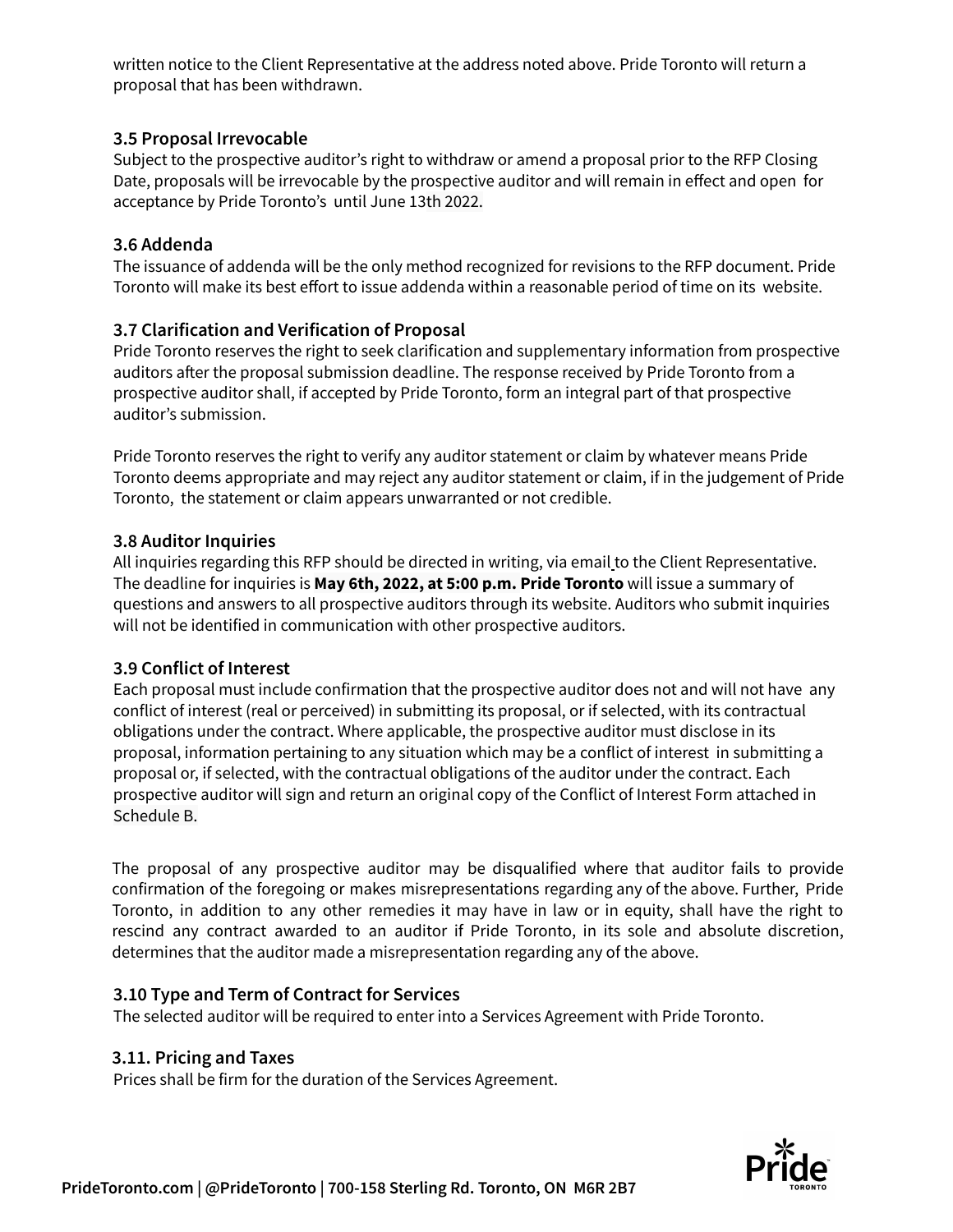## **4.0 RFP Terms and Conditions**

### **4.1 Reservation of Rights of Pride Toronto**

In addition to any other express rights or any other rights which may be implied in the circumstances, without liability, cost or penalty to Pride Toronto. Pride Toronto may at any time prior to or after the RFP Closing Date:

- 1. Waive formalities and accept proposals that substantially comply with the requirements of this RFP;
- 2. Waive irregularities in any prospective auditor's proposal;
- 3. Check references other than those provided by a prospective auditor;
- 4. Disqualify a prospective auditor whose proposal contains misrepresentations or any other inaccurate or misleading information;
- 5. Disqualify a prospective auditor or the proposal of a prospective auditor who has engaged in conduct prohibited by this RFP;
- 6. Accept or reject a proposal if only one copy is submitted;
- 7. Cancel this RFP process at any stage;
- 8. Cancel this RFP and issue a new RFP for the same or similar services;
- 9. Discuss with any prospective auditor different or additional terms to those contemplated in this RFP or in any prospective auditor's proposal;
- 10. Accept a prospective auditor's proposal as is, or negotiate with any prospective auditor any new requirements or terms, or changes that may be deemed necessary by Pride Toronto; and
- 11. Reject any or all proposals in the absolute discretion of Pride Toronto.

Any amendment or supplement to this RFP will be communicated to interested parties in the same manner in which this RFP was issued. Any reference to RFP in this document will mean this RFP and all addenda, amendments or supplements, if any.

#### **4.2 Costs**

Each prospective auditor will bear all costs associated with or incurred in the preparation and presentation of its proposal. Neither the failure of a prospective auditor to understand the RFP,

### **4.3 Confidentiality**

All information distributed in connection with this RFP is confidential, and is to be used for the sole purpose of completing proposals and is to be used for no other purpose unless prior written consent has been provided by Pride Toronto. All material and information distributed will remain the property of Pride Toronto to be used at its discretion. All candidates electing not to submit a proposal will dispose of any and all confidential information in a responsible manner.

### **4.4 Governing Law**

The RFP, the successful auditor's proposal, and every document that will be required to be executed by the parties pursuant to the RFP will be governed by the laws of Ontario and the laws of Canada applicable therein, without reference to their respective conflict of laws principles.

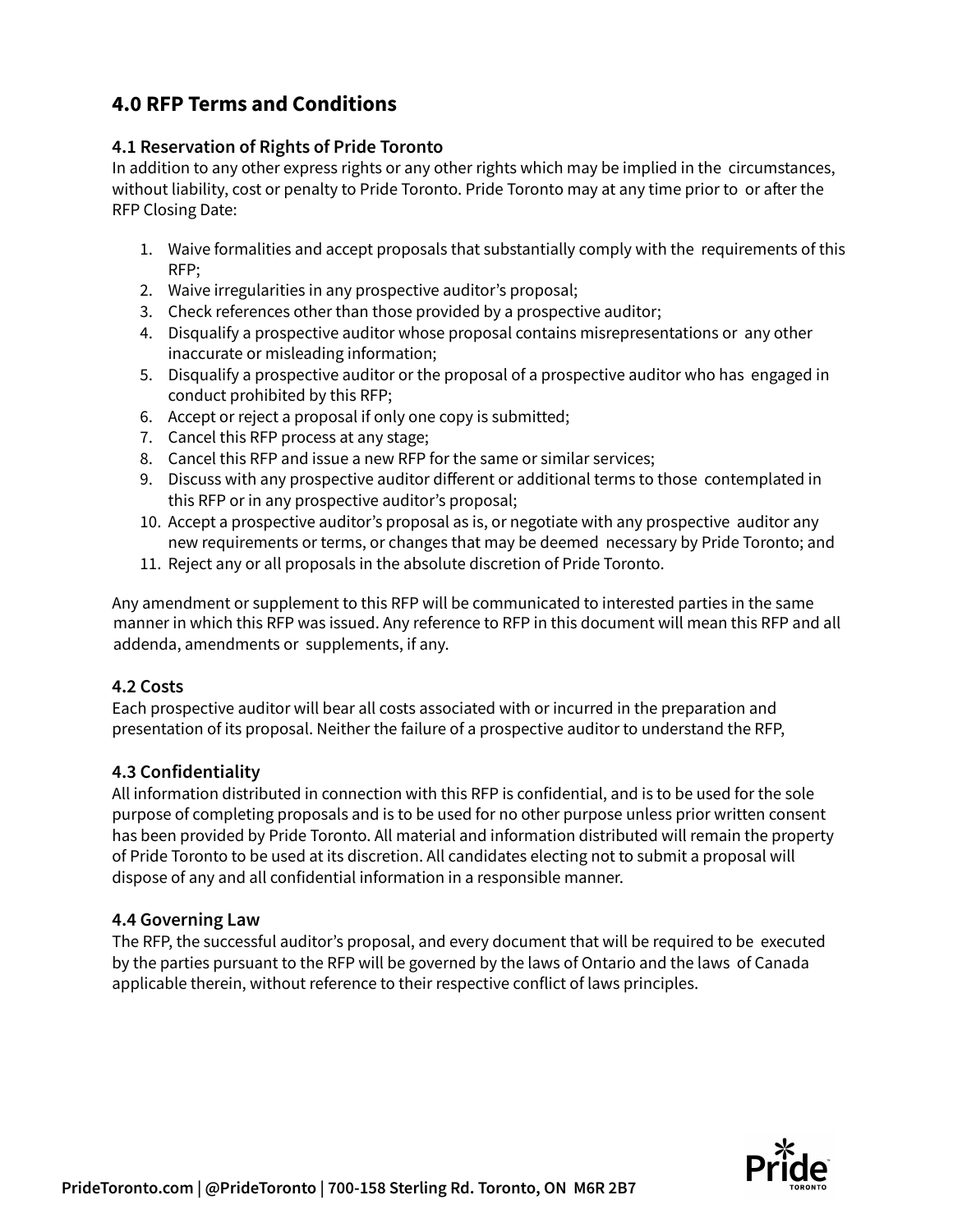## **5.0 Requirements for Completion**

#### **5.1 Mandatory Requirements**

To be eligible for consideration, a prospective auditor must be invited to submit a proposal for the provision of auditor services for Pride Toronto.

The prospective auditor must deliver the following:

- A. One (1) original, signed paper copy of the proposal
- B. Three (3) paper copies of the proposal spiral bound.

The following is a list of mandatory items to be included in the proposal:

- 1. **Cover Letter**: An introduction to the prospective auditor's firm and a clear statement that the Terms and Conditions of this RFP have been read, understood and agreed to in their entirety and confirming that the information provided in the proposal is accurate. The letter must be signed by an authorized representative from the prospective auditor's organization, and include a clear statement noting that the individual signing the proposal has the authority to bind the prospective auditor's firm.
- 2. **Company Profile**: A description of the business (including breadth of other audit assignments and clients: resources, support services available and relevant to this audit) and contact details of the prospective auditor's firm, including:
	- i. The full legal name of the prospective auditor's firm;
	- ii. Any other name under which the prospective auditor's firm carries on business;
	- iii. The address, telephone and facsimile numbers for the prospective auditors' firm;
	- iv. The name and title of a primary contact for all questions and clarifications arising from the RFP;
	- v. The address, e-mail, telephone and facsimile number for the primary contact;
	- vi. The name and title of the proposed individual(s) who will be performing the services for Pride Toronto; and
	- vii. The proposed start date for performing the services for Pride Toronto.
- 3. **Conflict of Interest Form**: Complete, sign and attach the Conflict of Interest Form included in Schedule B
- 4. **References**: Include three (3) references in the proposal, including name, title, organization and telephone number for each reference. References within the Community sector and prior audit work with similar, non-profit, charitable organizations is preferred.
- 5. **Pricing Information**: Identify annual and special project fees for the provision of auditor services. All pricing information will be in Canadian funds.

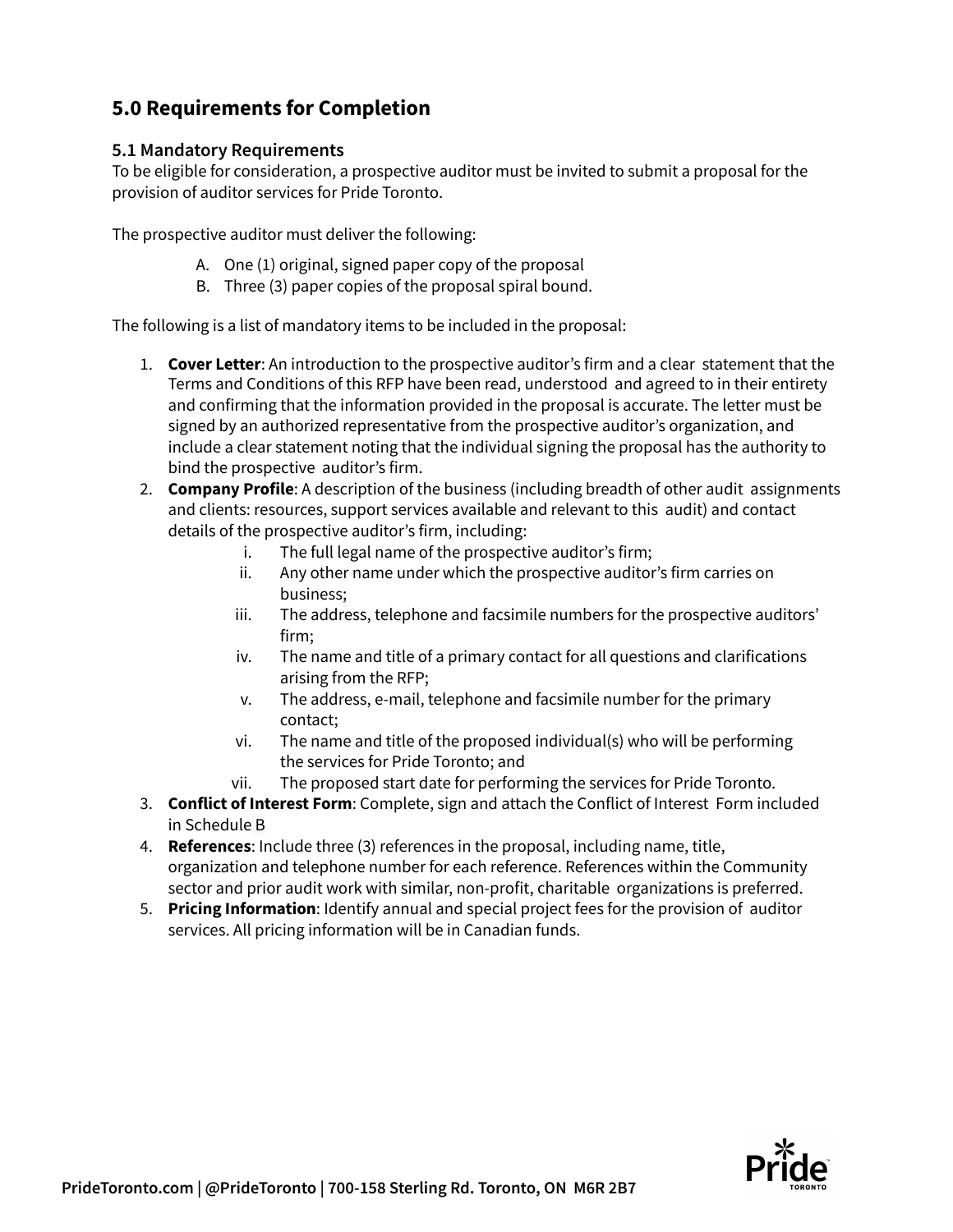## **6.0 Evaulation of Proposals**

#### **6.1 RFP Evaluation Process**

The evaluation of the proposals will be conducted by Pride Toronto in five (5) stages. A proposal must meet the requirements of each applicable stage to proceed to the next stage.

Stage 1: consists of validating that all proposal requirements are included and complete according to section 5.1 - Mandatory Requirements.

Stage 2: evaluating the list of services in accordance with section 2.1 and compliance to the proposed timelines per section 3.2.

Stage 3: evaluating pricing information in conjunction with services offered.

Stage 4: consists of evaluating an oral presentation of the proposal by short listed prospective auditors (if requested by Pride Toronto) and responding to questions by the evaluation team. Stage 5: consists of verifying reference information for the selected auditor.

| <b>Stage</b> | <b>Evaluation Process</b>                                                                    | Percentage  |
|--------------|----------------------------------------------------------------------------------------------|-------------|
| 1            | Mandatory Requirements (section 5.1)                                                         | Pass / Fail |
| 2            | Service Requirements (section 6.2.1)<br>a) Compliance with stated qualification<br>criteria. | 5           |
|              | b) Audit experience of the firm and<br>references                                            | 5           |
|              | c) Experience and qualification of personnel<br>assigned to the project                      | 10          |
|              | d) Description of audit approach                                                             | 15          |
|              | e) Statement of understanding of the overall<br>scope of the work                            | 10          |
|              | f) Commitment to meeting all<br>reporting deadlines                                          | 5           |
|              | 5<br>g) Substantial resources and support<br>services available.                             |             |
|              | h) Description of your firm's quality<br>assurance program                                   | 5           |
| 3            | Pricing Information<br>30                                                                    |             |
| 4            | Interview<br>10                                                                              |             |
| 5            | Reference Verification<br>Pass / Fail                                                        |             |

The points allocated to each stage of the evaluation process are as follows:

Each stage is evaluated separately and in sequential order. Eligible prospective auditors must achieve a score higher than the minimum score (see further details in this section) in each stage to participate in the next stage. A maximum of three (3) eligible prospective auditors with the highest point scores in Stage 2 and 3 Service Requirements may be invited to participate in Stage 4 – Interview process.

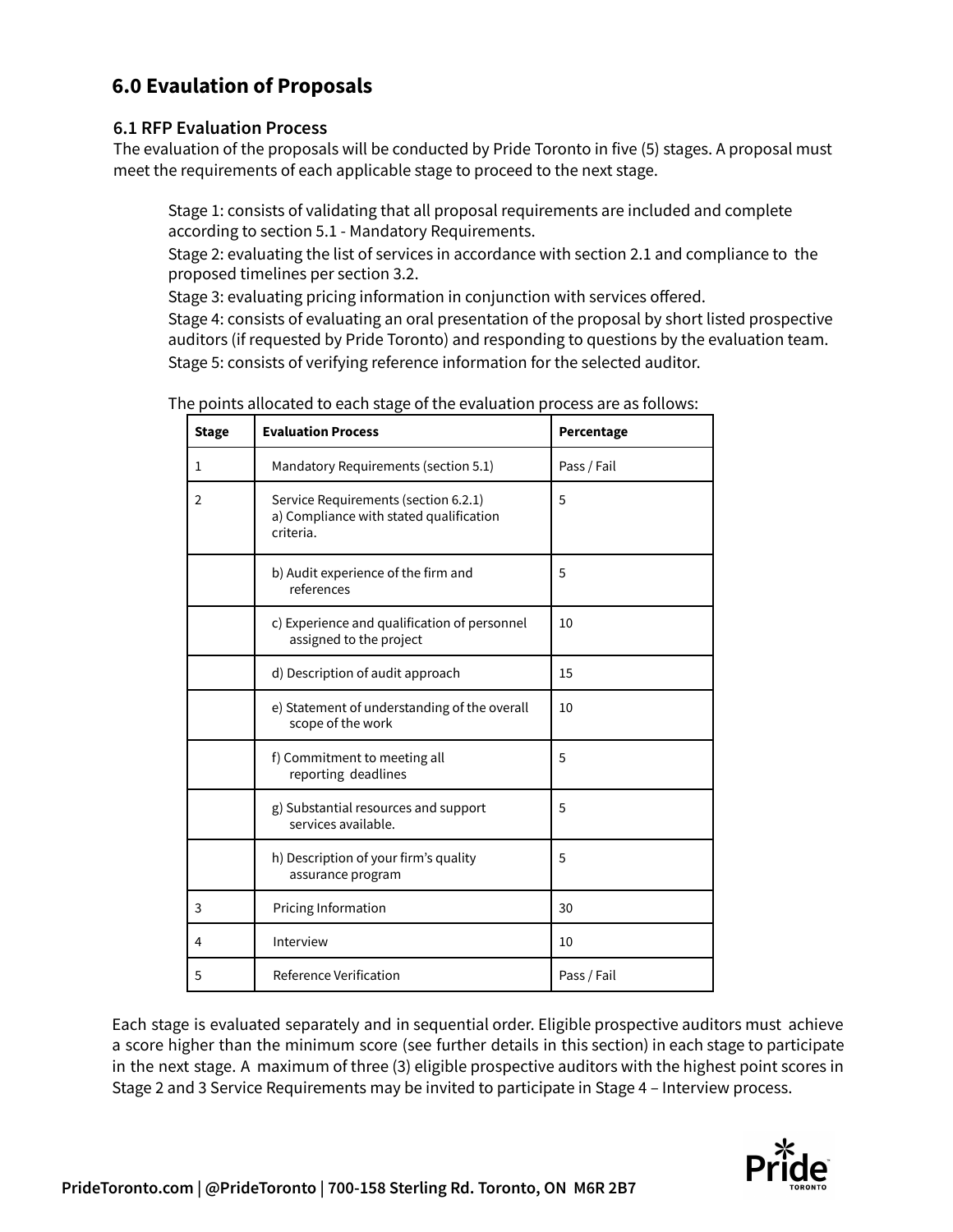### **6.2 Selection of Auditor**

Service Requirement Evaluation Criteria:

Pride Toronto will make the award to the successful auditor. Final selection of an auditor may be based on, but not be limited to, a number of criteria. More points will be given to proposals that demonstrate the knowledge, experience and outcomes listed below:

- 1. auditors must have professional certification and/ or registrations and related experience and qualifications;
- 2. relevant experience of the firm related to non-profit. At least one example must be provided;
- 3. identification of personnel assigned to audit and related experience and qualifications;
- 4. description of the audit approach showing well developed professional auditing techniques and sound system of control and review of audit work performed;
- 5. statement of understanding of overall scope of the work;
- 6. demonstrate a commitment to meeting all reporting deadlines;
- 7. have substantial resources and support services available to address the scope of audit services required and sufficient resources to provide related consulting services if and when required;
- 8. description of firm's quality assurance program.

### **Pricing information.**

Please provide a firm quotation for the fees to be charged for each audit year for a period of 3 years from (fiscal 2021/22) onwards. A sample template is provided below. The fee quotation shall include: the estimate of hours for the audit as well as an indication as to how fees for special audit work (if any) is calculated. The proposed pricing schedule of the successful respondent will be entered into the Services Agreement found in Schedule C.

| Year-End                                             | <b>Staff Hours</b> | <b>Annual Audit Price</b><br>including disbursements | Hourly rates for special projects<br>outside the scope of services |
|------------------------------------------------------|--------------------|------------------------------------------------------|--------------------------------------------------------------------|
| 2021-22                                              |                    |                                                      |                                                                    |
| 2022-23                                              |                    |                                                      |                                                                    |
| 2023-24                                              |                    |                                                      |                                                                    |
| <b>Total Proposed fee for</b><br>the entire contract |                    |                                                      | \$                                                                 |

The **lowest** proposed contract audit price will receive a maximum of 25 points and the **lowest** proposed hourly rate for special projects will receive a maximum of 5 points.

#### **Part 1: Calculation of Annual Audit Price Score**

The **lowest** proposed fee for the entire contract will receive a maximum score of 25 points. The other proposed fee for the entire contract will receive a score that is proportional to the extent by which they exceed the lowest proposed audit price.

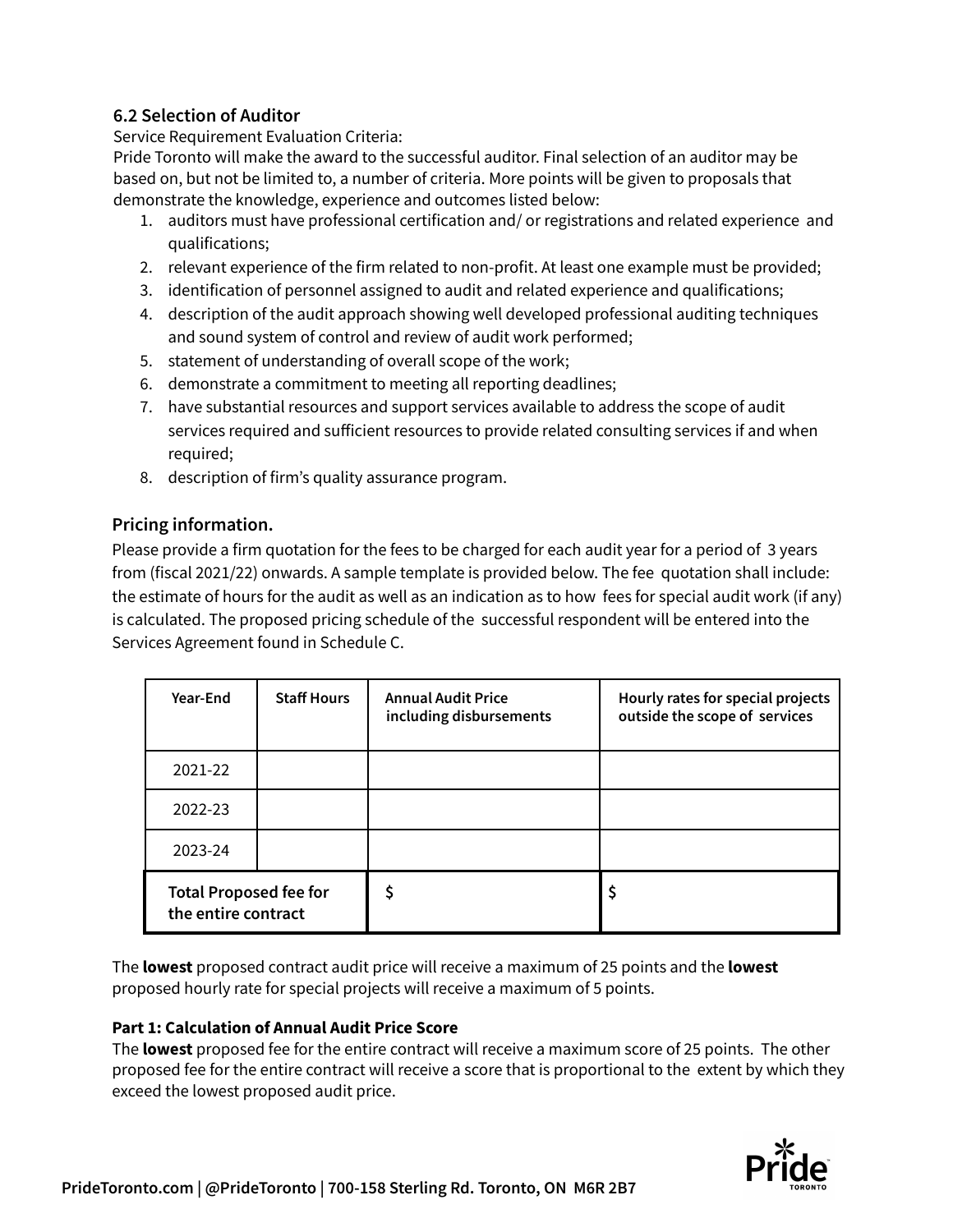The formula to be utilized to determine the score for this section is as follows: (**Lowest** proposed audit price divided by auditor's submitted proposed audit price) X 25 points

#### **Part 2: Calculation of Hourly Rate for Special Projects Score**

The **lowest** proposed hourly rate will receive a maximum score of 5 points. The other proposed rates will receive a score that is proportional to the extent by which they exceed the lowest proposed hourly rate. Please note: if more than one hourly rate is stated, an average of the rates will be used.

The formula to be utilized to determine the score for this section is as follows: (**Lowest** proposed hourly rate divided by auditor's submitted proposed hourly rate) X 5 points

**Total**: The total score in this section consists of the audit price score and hourly rate score (Part 1 + Part 2).

#### **6.3 Contract Award**

Pride Toronto will make the award to the prospective auditor who can provide the most appropriate proposal for Pride Toronto. The selected auditor's entire proposal will be evaluated and selected on the basis of the responses to all information requested in this RFP. The successful auditor will be invited to enter into a Services Agreement with Pride Toronto. Notice of selection to the successful auditor will be in writing.

#### **6.4 Failure to Enter into Agreement**

If the selected auditor fails to execute the Services Agreement within thirty (30) days of notice of selection, Pride Toronto may, in its sole and absolute discretion and without incurring any liability, rescind the selection of that auditor. Following which, Pride Toronto reserves the right to negotiate directly with the audit firm with the next highest scoring proposal, and without re-issuing the RFP.

#### **6.5 Notification to Other Auditors**

Once an Agreement is executed by the successful auditor and Pride Toronto, the other prospective auditors will be notified by Pride Toronto in writing of the award of the contract to the successful auditor.

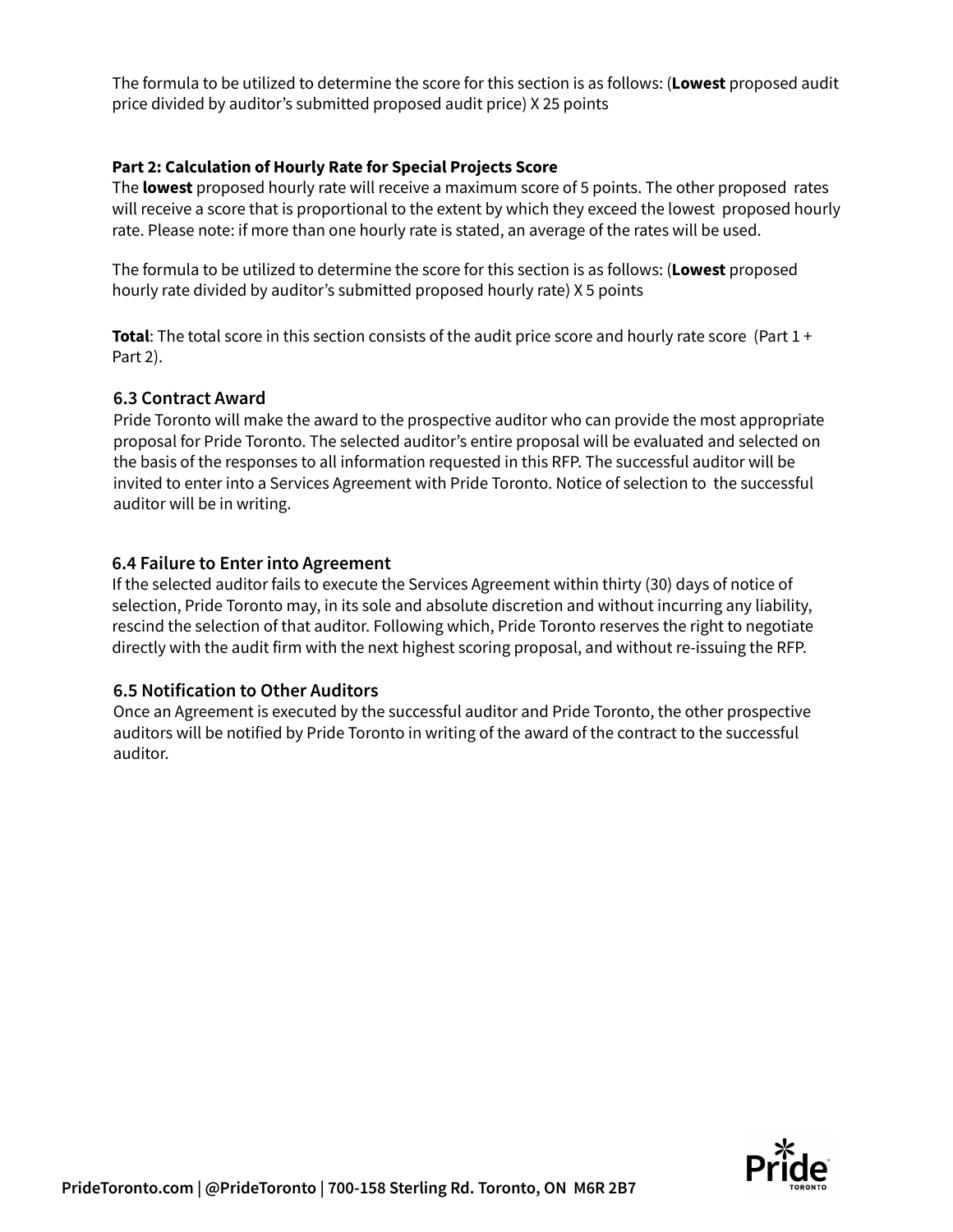## **Schedule A – Pride Toronto's Mission Statement**

**Our Vision:** No matter who you love or how you identify, you will be safe, valued, equal, and proud.

**Our Mission:** Pride Toronto supports our communities in the pursuit of our unequivocal rights to be known, be heard, be understood, be accepted, be respected, and to celebrate the beauty of who we are.

#### **Our Values**:

**Freedom -** Our community has the right to be free from fear, free from oppression, and free to discover and love as our true selves. We work to honour and advance the freedom of everyone in our community.

**Love -** Over 35 years ago, our community was founded on the fundamental truth that love prevails and we are all deserving of it. We commit to love as the method and the goal in every interaction. **Expression -** The voices and stories of our community are as diverse as they are beautiful. We work to make sure that each of us can be heard and that we listen to each other.

**Understanding -** Our community is made up of many identities- many of those in evolution. Understanding is how we will come to know and care for each other. We will help to foster understanding within our community and beyond.

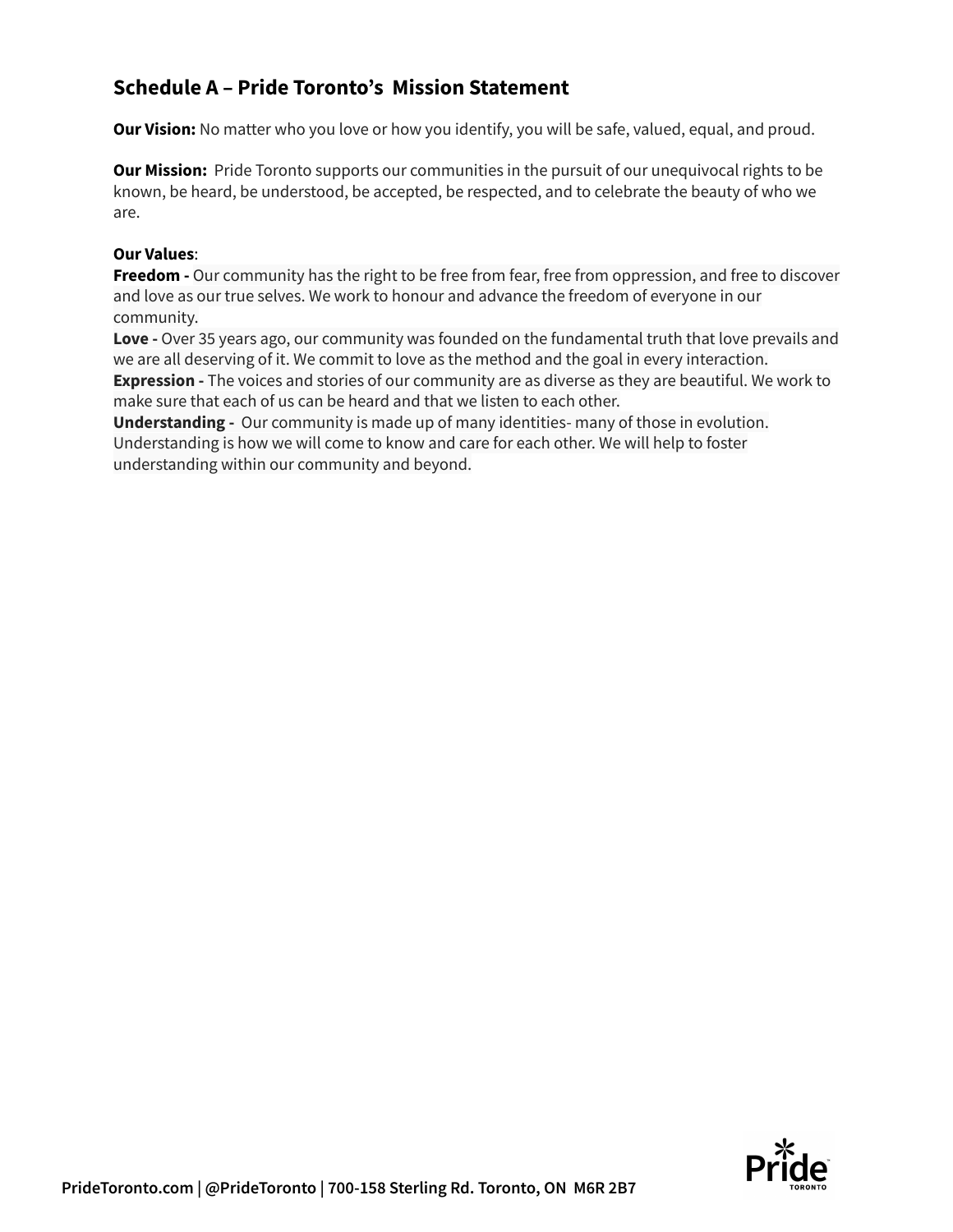## **Schedule B - Conflict of Interest Form**

The Bidder must complete **either Part 1 or Part 2**, by marking the box in the appropriate section.

#### **Part 1:**

**□** The Bidder declares that:

(1) there was no Conflict of Interest in preparing its submission; and

(2) there is no foreseeable Conflict of Interest in performing the contractual obligations contemplated in the Request for Proposal.

#### **or Part 2:**

**□** The Bidder declares that:

there is an actual or potential Conflict of Interest relating to the preparation of its submission, and/or the Vendor foresees an actual or potential Conflict of Interest in performing the contractual obligations contemplated in the Request for Services.

If the Bidder declares an actual or potential Conflict of Interest by marking the box in **Part 2** above, the Bidder must provide details below, of the actual or potential Conflict of Interest:

\_\_\_\_\_\_\_\_\_\_\_\_\_\_\_\_\_\_\_\_\_\_\_\_\_\_\_\_\_\_\_\_\_\_\_\_\_\_\_\_\_\_\_\_\_\_\_\_\_\_\_\_\_\_\_\_\_\_\_\_\_\_\_\_ \_\_\_\_\_\_\_\_\_\_\_\_\_\_\_\_\_\_\_\_\_\_\_\_\_\_\_\_\_\_\_\_\_\_\_\_\_\_\_\_\_\_\_\_\_\_\_\_\_\_\_\_\_\_\_\_\_\_\_\_\_\_\_\_

\_\_\_\_\_\_\_\_\_\_\_\_\_\_\_\_\_\_\_\_\_\_\_\_\_\_\_\_\_\_\_\_\_\_\_\_\_\_\_\_\_\_\_\_\_\_\_\_\_\_\_\_\_\_\_\_\_\_\_\_\_\_\_\_ \_\_\_\_\_\_\_\_\_\_\_\_\_\_\_\_\_\_\_\_\_\_\_\_\_\_\_\_\_\_\_\_\_\_\_\_\_\_\_\_\_\_\_\_\_\_\_\_\_\_\_\_\_\_\_\_\_\_\_\_\_\_\_\_ \_\_\_\_\_\_\_\_\_\_\_\_\_\_\_\_\_\_\_\_\_\_\_\_\_\_\_\_\_\_\_\_\_\_\_\_\_\_\_\_\_\_\_\_\_\_\_\_\_\_\_\_\_\_\_\_\_\_\_\_\_\_\_\_

**Signature:** \_\_\_\_\_\_\_\_\_\_\_\_\_\_\_\_\_\_\_\_\_\_\_\_\_\_

Officer(s) of the Audit Firm Date (I/We have authority to bind the organization)

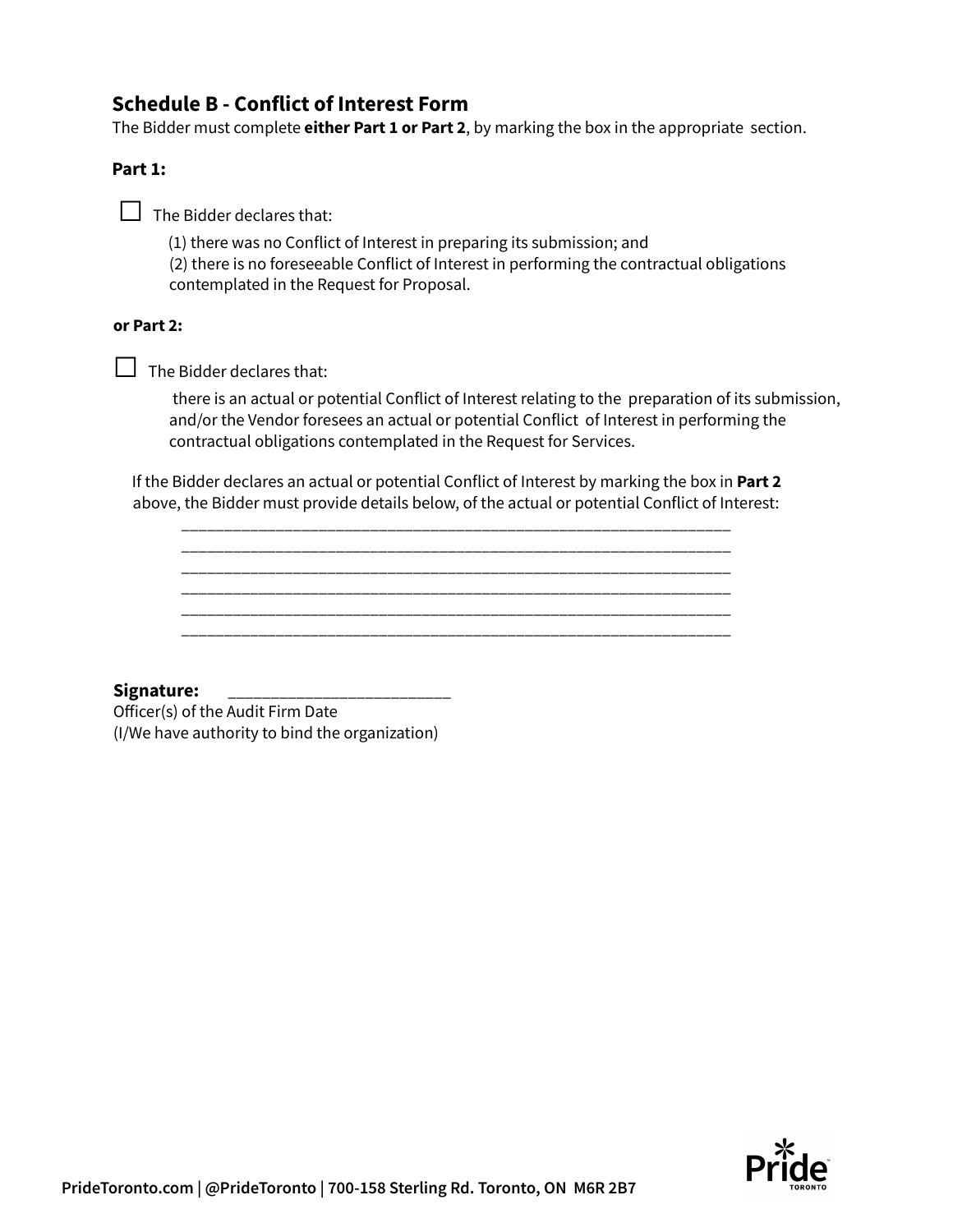## **Schedule C - Services Agreement (Sample Only)**

This Agreement is made as of the \_\_\_\_\_\_\_\_\_\_\_\_\_\_\_

Between **Pride Toronto,**

**a non-profit corporation registered under the laws of the Province of Ontario (hereinafter "Pride Toronto)**

And

\_\_\_\_\_\_\_\_\_\_\_\_\_\_\_\_\_\_\_\_\_\_\_\_\_\_\_ (hereinafter the "Auditor")

Pride Toronto Has agreed to retain the Auditor to complete the work outlined below. Pride Toronto and the Auditor agree to the following:

1. The term of this Agreement shall commence on \_\_\_\_\_\_\_\_\_\_\_\_\_\_\_\_\_\_\_ and shall continue for a period of five (3) years (the "Term") on condition that, according to Pride Toronto's by-law section 12, "The Members of the corporation shall at each annual general meeting appoint an auditor who shall not be a Director or an officer or employee of the corporation or a partner or employee of any such person, and who is duly licensed under the Public Accounting Act, to hold office until the next annual meeting. The remuneration of the auditor shall be fixed by the Board". In the event that the appointment of the Auditor is not approved in any given year during the Term, this Agreement shall be terminated without any cost or penalty to Pride Toronto.

- 2. The work and deliverables to be performed by the Auditor included in the RFP section 2 and the response to the RFP will become the work to be performed (the "Work" and "Deliverables").
- 3. Any additions to the Work or Deliverables must be agreed upon by both Pride Toronto and the Auditor.
- 4. Pride Toronto agrees to pay the Auditor annual fees as per the pricing schedule found in 6.3 of the RFP for the Work. For additional projects outside of the description of services, the Auditor will bill on an hourly basis as per the price quoted in the response to the RFP.
- 5. Except as may be otherwise agreed by the parties, the Auditor shall submit two invoices, after completion of the interim and the final audits for work performed in the fiscal year. Where applicable, the Auditor shall submit separate invoices upon completion of special projects within the fiscal year. Invoices shall include number of hours and details of work performed for that period. Pride Toronto shall pay such invoices: (a) upon acceptance by Pride Toronto, acting reasonably, of the Work and/or Deliverables performed or delivered during the applicable calendar month, or (b) within 30 days following receipt of Auditor's correct and properly issued invoice, whichever is later.
- 6. Except as otherwise agreed to by the parties, the Auditor will be responsible for providing all necessary equipment to perform the Work, at no additional cost to the Pride Toronto. The Auditor shall be responsible for all costs and expenses incident to the performance of the

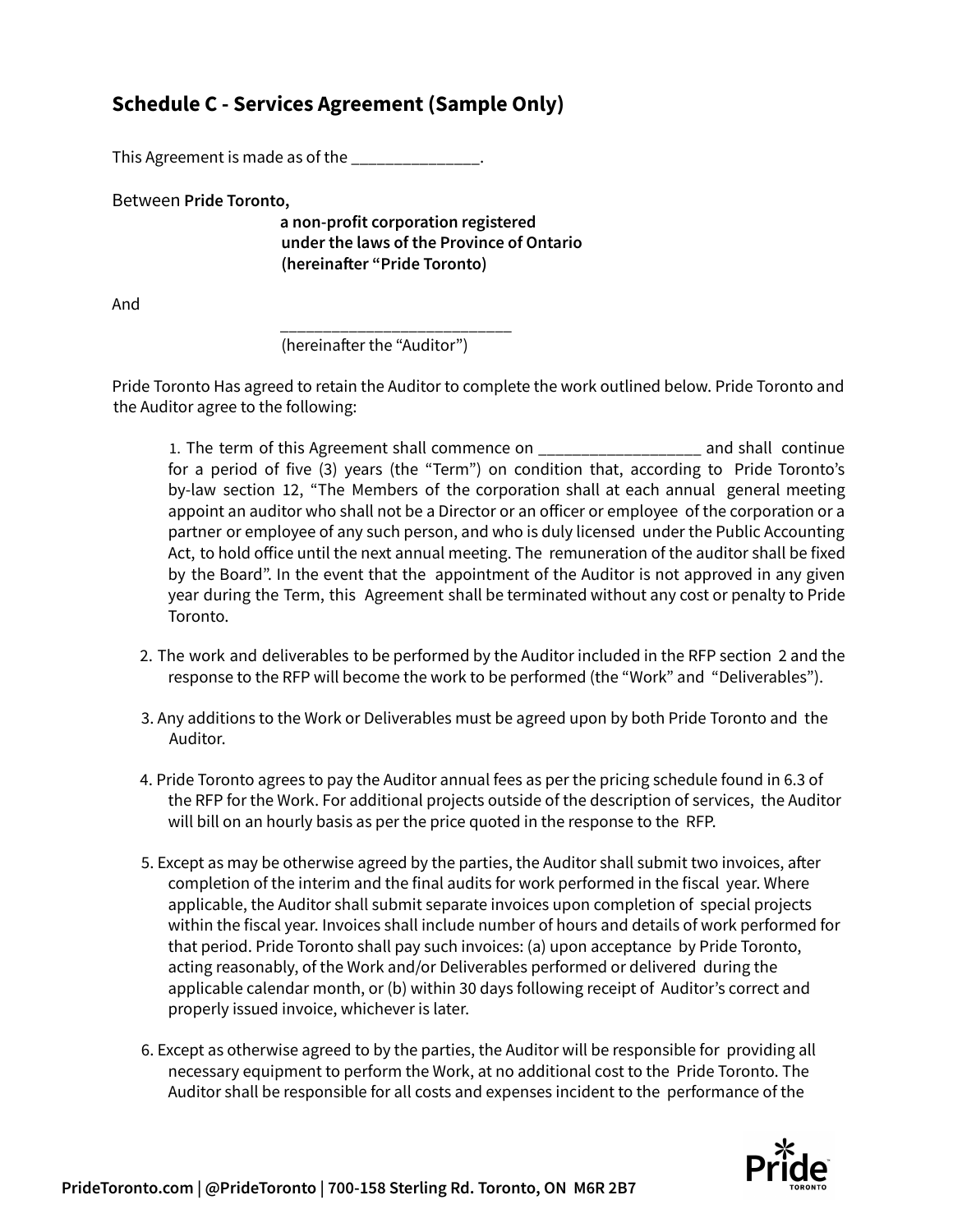Work. Incidental costs to be paid by the Auditor include but are not limited to, all costs of equipment provided by the Auditor, all fees, fines, licenses, bonds or taxes required of or imposed against the Auditor and all other of the Auditor's costs of doing business.

- 7. Upon Pride Toronto's request, the Auditor shall promptly replace any individual engaged by the Auditor to perform work under this Agreement whom Pride Toronto deems unsatisfactory, in its sole reasonable discretion, with another individual of suitable ability and qualifications acceptable to Pride Toronto.
- 8. The Auditor hereby warrants that: (a) the Auditor will be the sole provider of the Work; (b) the Work and the Deliverables shall be performed in a good and workmanlike manner, and shall be of reasonable accuracy and quality suitable for its intended purpose.
- 9. Each party represents and warrants that it has good and sufficient power, authority and right to enter into and deliver this Agreement.
- 10. The Auditor agrees that all Deliverables, reports, information, and other materials generated during the course of completing the Work and the Deliverables are the property of the and cannot be used for any other purpose without the express written consent of Pride Toronto. The Auditor acknowledges and agrees to be bound by the terms and conditions set forth in Appendix B attached hereto with respect to confidentiality and ownership of intellectual property.
- 11. The Auditor shall indemnify, defend, and save harmless Pride Toronto, its directors, officers, employees, agents, nominees, members, licensees and customers (the "Indemnified Parties") from and against any claims, demands, actions, causes of action, suits, proceedings, fines damages, settlements, costs, liabilities and expenses, including reasonable legal fees (collectively, "Claims"): (a) alleging that the Work or Deliverables, or any part thereof, constitutes an infringement of any trade mark, logo, copyright, patent, or other intellectual property right or similar right of any third party; or (2) arising from any negligent or wilful act or omission of the Auditor in the course of performance of the Work.
- 12. Notwithstanding any other provisions contained herein, this Agreement may be terminated as per section Pride Toronto by-laws: 12.2 where the membership has the authority to appoint auditors on a yearly basis. The Auditors may not be successful in gaining appointment.

"The Members may, by resolution passed by at least two-thirds of the votes cast at a general meeting of which notice of intention to pass the resolution has been given, remove any auditor before the expiration of the auditor's term of office and shall by a majority of the votes cast at that meeting appoint another auditor in such auditors' stead for the remainder of the term."

- 13. Any notice, demand or other communication required or permitted to be given to any party to this Agreement shall be in writing and shall be either:
	- ∙ personally delivered to such party, or
	- ∙ sent by registered mail, postage prepaid; or
	- ∙ sent by fax, tele-copier or similar method of communication, charges prepaid. ∙ Any

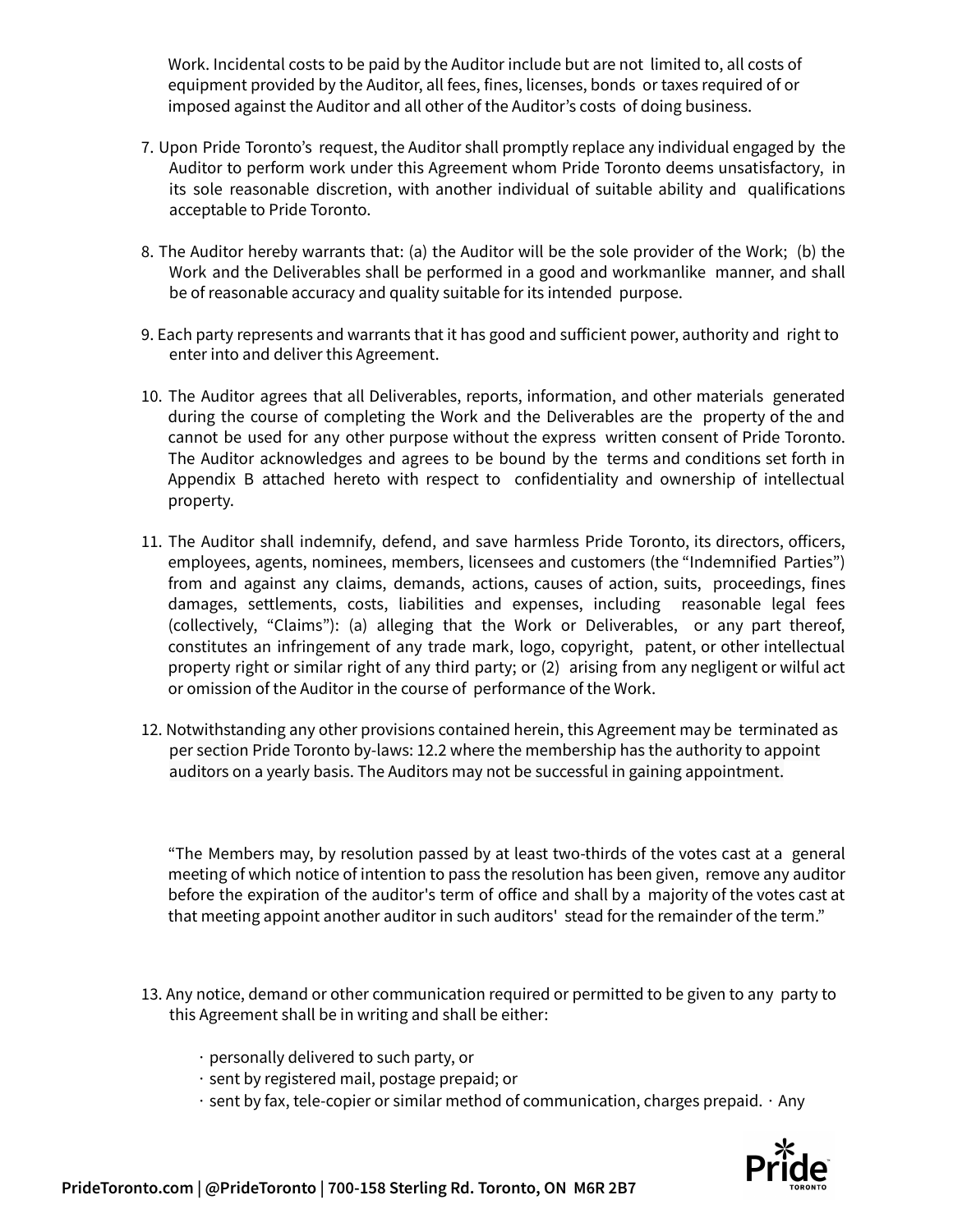notice given pursuant to subparagraphs (ii) and (iii) above shall be sent to the intended recipient at its address as follows:

Auditor: \_\_\_\_\_\_\_\_\_\_\_\_\_\_\_\_\_\_\_\_\_\_\_\_\_\_\_

\_\_\_\_\_\_\_\_\_\_\_\_\_\_\_\_\_\_\_\_\_\_\_\_\_\_\_ Fax:\_\_\_\_\_\_\_\_\_\_\_\_\_\_\_\_\_\_\_\_\_\_\_\_

Pride Toronto 702-158 Sterling Road Toronto, Ontario, M4P 2H4

Any party may from time to time change its address by written notice to the other party given in accordance with the provisions of this Section.

All such notices shall be deemed to have been received when delivered or transmitted, or, if mailed, three (3) business days following the date of mailing. If any notice is mailed and if regular mail service is interrupted by strikes or other irregularities, such notice shall be deemed to have been received three (3) business days following the resumption of normal mail service, provided that during the period that regular mail service shall be interrupted all notices shall be given by personal delivery or by facsimile transmission.

- 14. This Agreement constitutes the entire agreement between the parties pertaining to its subject matter, and supersedes all prior and contemporaneous agreements, understandings, negotiations and discussions, whether oral or written, of the parties with the exception of any previously executed confidentiality agreements between the parties, which shall remain in effect in accordance with the terms of such agreements, and there are no warranties, representations or other agreements between the parties in connection with the subject matter of this Agreement, except as specifically set forth in this Agreement. No supplement, modification, amendment or waiver of this Agreement shall be binding unless executed in writing by each of the parties.
- 15. This Agreement is made in and shall be interpreted in accordance with the laws in force in the Province of Ontario. The parties submit to the jurisdiction of the Courts of Ontario with respect to any dispute, claim or other matter, whether arising out of or by virtue of this Agreement or otherwise.

**Agreed and Accepted** as of the date first set out above.

**Pride Toronto** Signature: Name: Title:

#### **Auditor**

Signature: Name: Title:

## **Appendix A - Contractor Agreement as to Confidentialty and IPR Ownership**

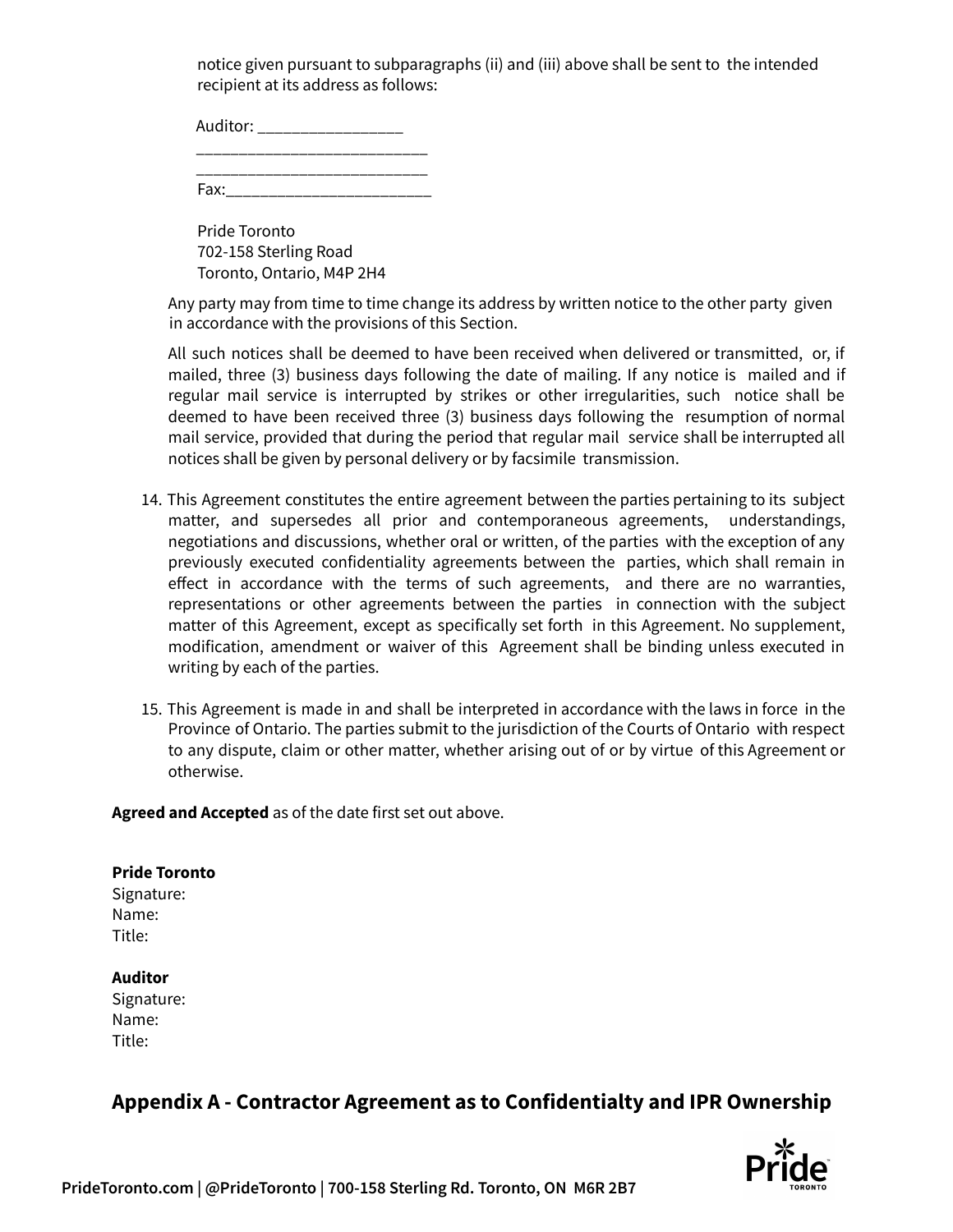Whereas the performance of contract work by me for Pride Toronto will provide me with access to confidential and proprietary information and materials of Pride Toronto, its customers, suppliers, and others, and Pride Toronto intends to grant me access to such information and materials;

Now Therefore, in consideration of: (1) Pride Toronto granting me access to such information; (2) my engagement to perform contract work and the fees payable to me in connection with such contract work; and (3) other good and valuable consideration, the receipt and sufficiency of which are hereby acknowledged, I agree as follows:

- 1. Every Development (as defined below) is the exclusive property of Pride Toronto. I agree to hold all Developments for the benefit of Pride Toronto and hereby assign, and agree to assign, all of my right, title and interest in and to such Developments to Pride Toronto and its nominees, and to promptly disclose in writing to my supervisor, or to any person specifically designated by Pride Toronto from time to time, complete information concerning all Developments. I hereby unconditionally and irrevocably waive in favour of Pride Toronto, its successors, assigns, and licensees, any and all moral rights that I may have in connection with any Developments, which rights include the right to be or not be associated with a work and the right to the integrity of a work.
- 2. "Developments" means all discoveries, inventions, designs, works of authorship, improvements and ideas (whether or not patentable or copyrightable) and all intellectual property or proprietary rights therein, including, but not limited to, patents, copyrights, trademarks, topographies, know-how and trade secrets (collectively, "IPRs") and all records and copies of records relating to the foregoing, that:
	- (i) have resulted derived, or arisen, or will result derive, or arise from or in the course of the performance of the work performed by me under contract work with Pride Toronto ("my Work") or from my knowledge or use of Confidential Information (as defined below);
	- (ii) have been or will be conceived or made by me (individually or in collaboration with others) during the course of my Work; or
	- (iii) resulted or derived from, or will result or derive from my use or application of resources of Pride Toronto.
- 3. I acknowledge that I am being permitted by Pride Toronto to use its premises, facilities, equipment and tools, supplies and other resources to do my work, which may involve making or creating Developments, and that I am receiving Pride Toronto assistance in performing my work. I agree that I may perform my work at home or at other than Pride Toronto locations, during as well as outside regular business hours. I agree that the work so performed will be considered part of and within the scope of my work for Pride Toronto.
- 4. I shall, during and after the period of my work with Pride Toronto, without charge to Pride Toronto but at its request and expense, assist Pride Toronto in every reasonable way to obtain and vest in it title to all IPRs arising with respect to Developments, in all countries, by executing all necessary or desirable documents, including applications for IPRs and assignments thereof. I will also co-operate with Pride Toronto in the prosecution or defence of any claims, lawsuits or other proceedings arising in connection with any such Developments or IPRs, without charge to Pride Toronto but at its expense and request.

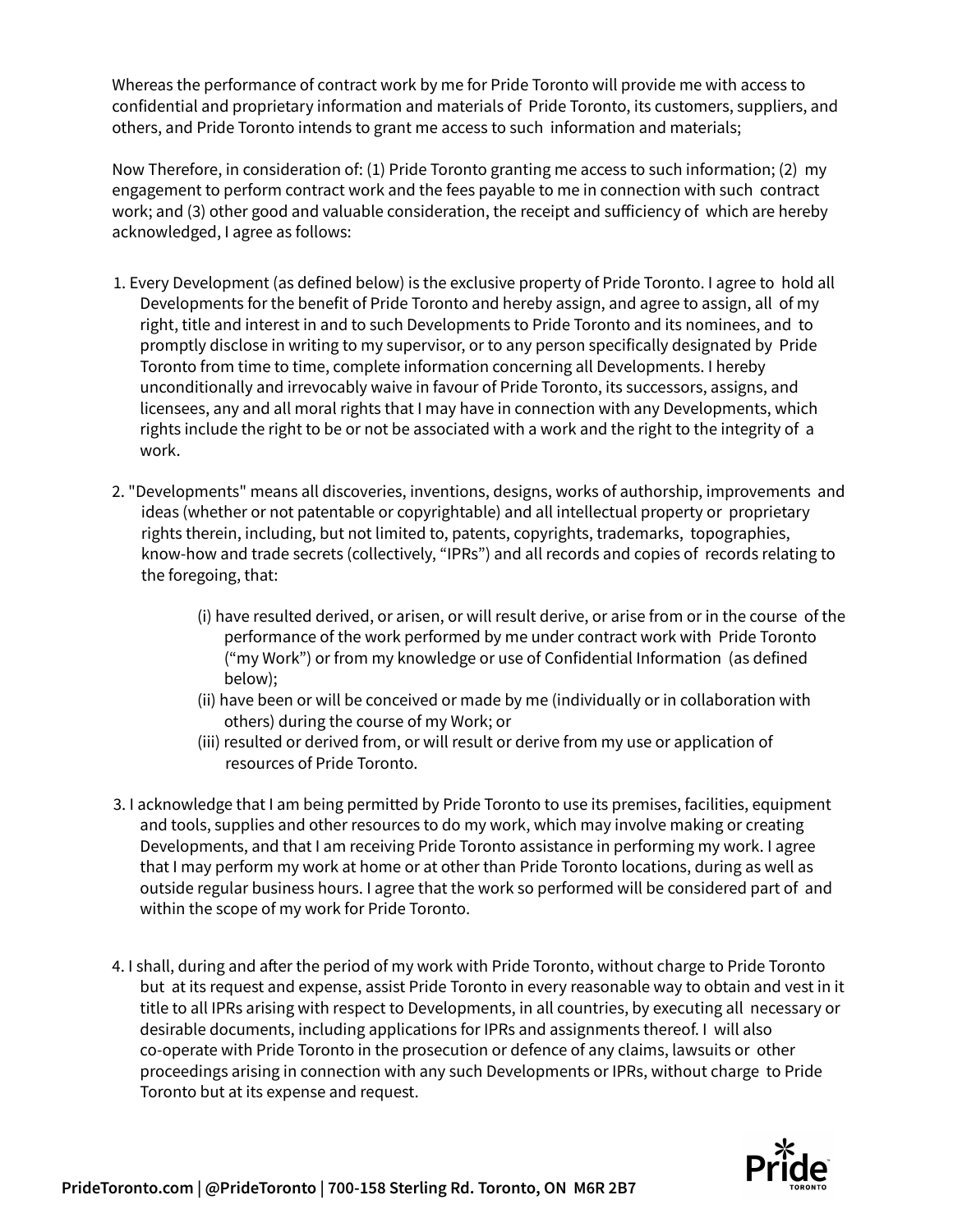- 5. I shall keep and maintain current and adequate records of all Developments conceived or created by me, and agree that these records shall be and remain the property of, and available to, Pride Toronto at all times. I agree that on completion or termination of my work for Pride Toronto, or at any time upon request, I will promptly deliver to Pride Toronto all such records, in a tangible form such as notes, sketches, drawings, photographs, tables, lists, correspondence, computer diskettes, engineering books, and other tangible material in my possession, power or control, and will not retain any such materials.
- 6. I recognize that during the period of my work with Pride Toronto, I may receive, develop or otherwise acquire information that: (i) is a trade secret of Pride Toronto; (ii) is proprietary or confidential to Pride Toronto, its suppliers, customers, or others, including without limitation Developments, products, software, specifications, processes, procedures, machinery, apparatus, business affairs, future plans, marketing plans, technical data, or customer lists (whether or not developed or acquired by me); (iii) relates to the business, affairs or prospects of Pride Toronto or any of its suppliers, customers, or others; or (iv) is information for which Pride Toronto owes an obligation of confidence (collectively, "Confidential Information"). Confidential Information does not include: (i) information publicly known without breach of this Agreement or similar agreements by myself; or (ii) information required to be disclosed by me by any law, regulation, governmental authority or court, only to the extent of such requirement, and provided that before disclosure is made, notice of the requirement is provided to Pride Toronto, and to the extent possible in the circumstances, Pride Toronto is afforded an opportunity to dispute the requirement for disclosure.
- 7. I agree not to use any of the Confidential Information, in whole or in part, for any purpose other than for the benefit of Pride Toronto and I will not, directly or indirectly, publish or disclose to any third party at any time during or after the period of my work any of the Confidential Information, in whole or in part, without first obtaining the prior written authorization of Pride Toronto for such use, publication or disclosure. I will also take all reasonable precautions to prevent inadvertent disclosure, use, copying, transfer, or destruction of any of the Confidential Information. I will not make any unauthorized use of any Confidential Information of a third party during the performance of my work.
- 8. Upon the expiration or termination of my work with Pride Toronto, or upon request, I will promptly deliver to Pride Toronto all property of or belonging to or administered by Pride Toronto, or any of its suppliers, customers, or others, including all Confidential Information, regardless of the media upon which it is stored, that is within my possession or control.
- 9. I agree to adhere to all Pride Toronto's policies and guidelines regarding the use of Pride Toronto's computers, networks, communications systems (voice, data, video), databases, or files, and I agree not to make any unauthorized use of such computers, networks, communications systems, databases, or files.
- 10. I acknowledge and agree that a breach of any of the foregoing provisions will give rise to irreparable harm and injury non-compensable in damages. Accordingly, Pride Toronto or such other party may seek and obtain injunctive relief against the breach or threatened breach of the foregoing provisions, in addition to any other legal remedies which may be available. I acknowledge and agree that the enforcement of a remedy hereunder by way of injunction will not prevent me from earning a reasonable livelihood.